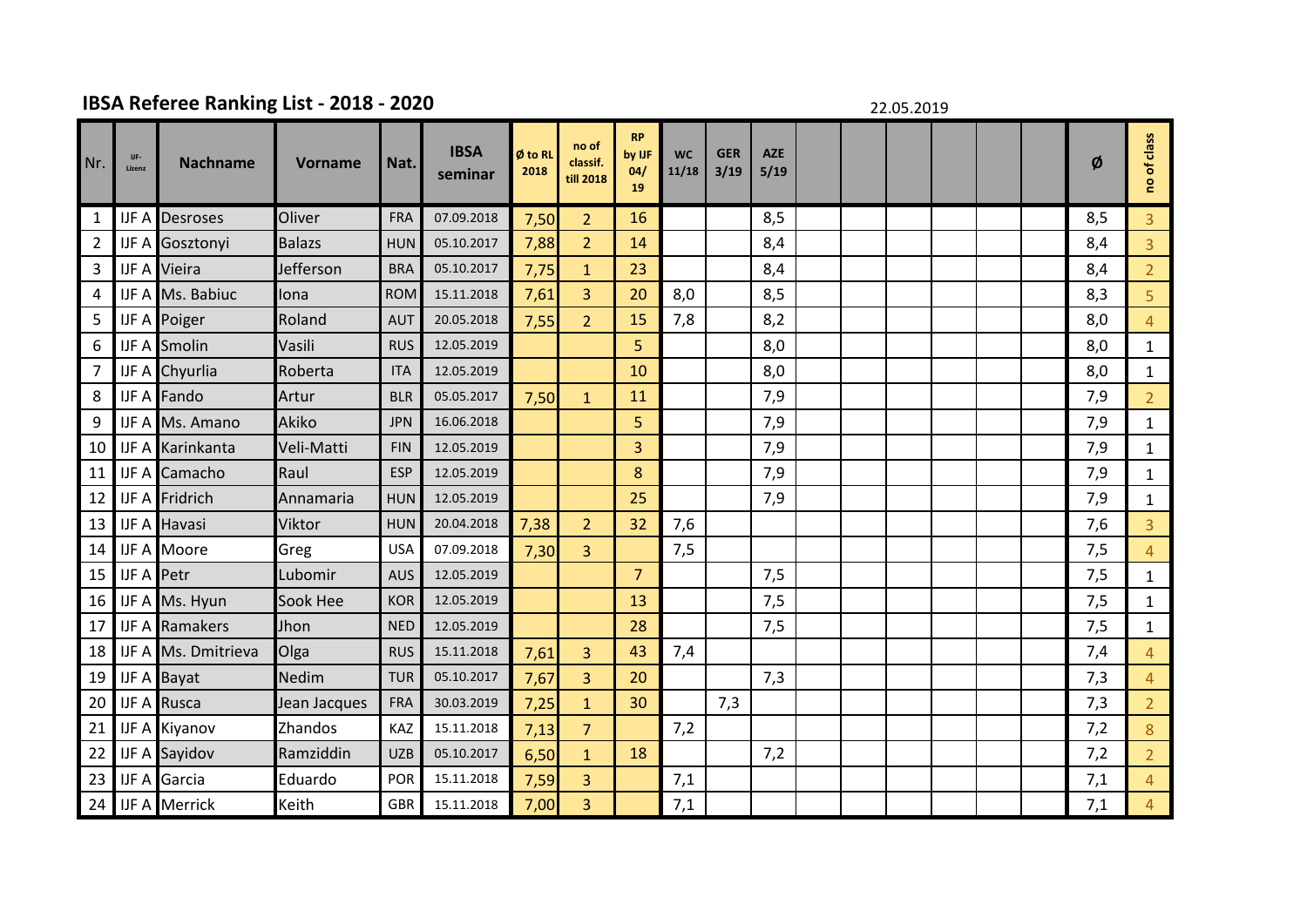| 24 |                   | IJF A Djimbi               | Jean-Claude      | GAB        | 12.05.2019 |      |                | 36             |     |     | 7,1 |  |  |  | 7,1 | $\mathbf{1}$   |
|----|-------------------|----------------------------|------------------|------------|------------|------|----------------|----------------|-----|-----|-----|--|--|--|-----|----------------|
| 25 |                   | <b>IJF A Patoor</b>        | Walter           | <b>BEL</b> | 30.03.2019 | 7,10 | 4              |                | 7,0 | 7,0 |     |  |  |  | 7,0 | $6\phantom{1}$ |
| 26 |                   | IJF A Huseynov             | Fariz            | AZE        | 05.10.2017 | 7,00 | $\overline{2}$ |                |     |     | 7,0 |  |  |  | 7,0 | $\overline{3}$ |
| 27 |                   | IJF A Shoshida             | Kenichi          | <b>JPN</b> | 15.11.2018 | 6,52 | 3              |                | 6,9 |     |     |  |  |  | 6,9 | $\overline{4}$ |
| 28 |                   | <b>IJF A Ali Anwar</b>     | <b>Khaled</b>    | EGY        | 15.11.2018 | 6,75 | $\overline{2}$ | 41             | 6,7 |     |     |  |  |  | 6,7 | $\overline{3}$ |
| 29 | <b>IJF A Best</b> |                            | Andrew           | <b>KSA</b> | 15.11.2018 | 6,29 | $\overline{2}$ |                | 6,5 |     |     |  |  |  | 6,5 | $\overline{3}$ |
| 30 |                   | <b>IJF A Kaidar</b>        | Alejandro        | ARG        | 15.11.2018 | 6,95 | $\overline{2}$ |                | 6,5 |     |     |  |  |  | 6,5 | $\overline{3}$ |
| 31 |                   | <b>IJF A Godoy</b>         | Laedson          | <b>BRA</b> | 15.11.2018 | 6,80 | $\overline{2}$ |                | 6,4 |     |     |  |  |  | 6,4 | $\overline{3}$ |
| 32 |                   | <b>IJF A Fallahian</b>     | Mostafa          | <b>IRN</b> | 15.11.2018 | 6,67 | $\overline{4}$ |                | 6,2 |     |     |  |  |  | 6,2 | $\overline{5}$ |
| 33 |                   | IJF A Ms. Cho              | Minsu            | <b>KOR</b> | 05.10.2017 | 7,50 | $\mathbf{1}$   | 37             |     |     |     |  |  |  |     | $\mathbf{1}$   |
| 34 |                   | <b>IJF A Doetsch</b>       | Frank            | <b>GER</b> | 06.06.2017 | 7,46 | $\overline{2}$ | 25             |     |     |     |  |  |  |     | $\overline{2}$ |
| 35 |                   | <b>IJF A Erana</b>         | Enrique          | <b>ESP</b> | 05.10.2017 | 7,25 | $\mathbf{1}$   | 54             |     |     |     |  |  |  |     | $\mathbf{1}$   |
| 36 |                   | <b>IJF A Wolf</b>          | Frank            | <b>GER</b> | 05.10.2017 | 7,25 | $\mathbf{1}$   | 29             |     |     |     |  |  |  |     | $\mathbf{1}$   |
| 37 |                   | <b>IJF A Fujimoto</b>      | <b>Brian</b>     | CAN        | 07.09.2018 | 7,23 | $\overline{2}$ |                |     |     |     |  |  |  |     | $\overline{2}$ |
| 38 |                   | <b>IJF A Dos Santos</b>    | Andre M.         | <b>BRA</b> | 27.08.2017 | 7,20 | $\mathbf{1}$   | 18             |     |     |     |  |  |  |     | $\mathbf{1}$   |
| 39 |                   | IJF A Araya Badilla        | <b>Rose Luis</b> | CRI        | 20.05.2018 | 7,10 | $\mathbf{1}$   |                |     |     |     |  |  |  |     | $\mathbf{1}$   |
| 40 |                   | <b>IJF A Ganbold</b>       | Nyamtsogt        | MGL        | 10.10.2018 | 7,10 | $\mathbf{1}$   |                |     |     |     |  |  |  |     | $\mathbf{1}$   |
| 41 |                   | IJF A Hassani              | Mohamad R.       | CAN        | 20.05.2018 | 7,10 | $\mathbf{1}$   |                |     |     |     |  |  |  |     | $\mathbf{1}$   |
| 42 |                   | <b>IJF A Hirano</b>        | Hiroyuki         | <b>JPN</b> | 10.10.2018 | 7,10 | $\mathbf{1}$   |                |     |     |     |  |  |  |     | $\mathbf{1}$   |
| 43 |                   | <b>IJF A Cabeiro Bruni</b> | <b>Andres</b>    | <b>GUA</b> | 20.05.2018 | 7,10 | $\overline{2}$ | 54             |     |     |     |  |  |  |     | $\overline{2}$ |
| 44 |                   | <b>IJF A Blaney</b>        | Fred             | CAN        | 20.05.2018 | 7,00 | $\mathbf{1}$   |                |     |     |     |  |  |  |     | $\mathbf{1}$   |
| 45 |                   | <b>IJF A Nutsibidze</b>    | Vladimer         | <b>GEO</b> | 05.10.2017 | 7,00 | $\mathbf{1}$   | $\overline{2}$ |     |     |     |  |  |  |     | $\mathbf{1}$   |
| 46 |                   | <b>IJF A Pereteyko</b>     | Vyacheslav       | <b>UZB</b> | 05.10.2017 | 7,00 | $\mathbf{1}$   | 23             |     |     |     |  |  |  |     | $\mathbf{1}$   |
| 47 |                   | IJF A Ms. Hyen             | Eun Jung         | <b>KOR</b> | 17.10.2014 | 6,91 | $\mathbf{1}$   |                |     |     |     |  |  |  |     | $\mathbf{1}$   |
| 48 |                   | <b>IJF A Aribowo</b>       | <b>Dimas</b>     | <b>INA</b> | 10.10.2018 | 6,90 | $\mathbf{1}$   |                |     |     |     |  |  |  |     | $\mathbf{1}$   |
| 49 |                   | <b>IJF A Dosaliev</b>      | <b>Daulet</b>    | <b>KRG</b> | 07.09.2017 | 6,90 | $\mathbf{1}$   | 65             |     |     |     |  |  |  |     | $\mathbf{1}$   |
| 50 |                   | IJF A Ms. Tarutani         | Noriko           | <b>JPN</b> | 10.10.2018 | 6,90 | $\mathbf{1}$   |                |     |     |     |  |  |  |     | $\mathbf{1}$   |
| 51 |                   | <b>IJF A Alves</b>         | Antonio          | <b>POR</b> | 20.04.2018 | 6,88 | $\mathbf{1}$   |                |     |     |     |  |  |  |     | $\mathbf{1}$   |
| 52 |                   | <b>IJF A Mallo</b>         | Edson            | <b>USA</b> | 07.09.2018 | 6,80 | $\mathbf{1}$   |                |     |     |     |  |  |  |     | $\mathbf{1}$   |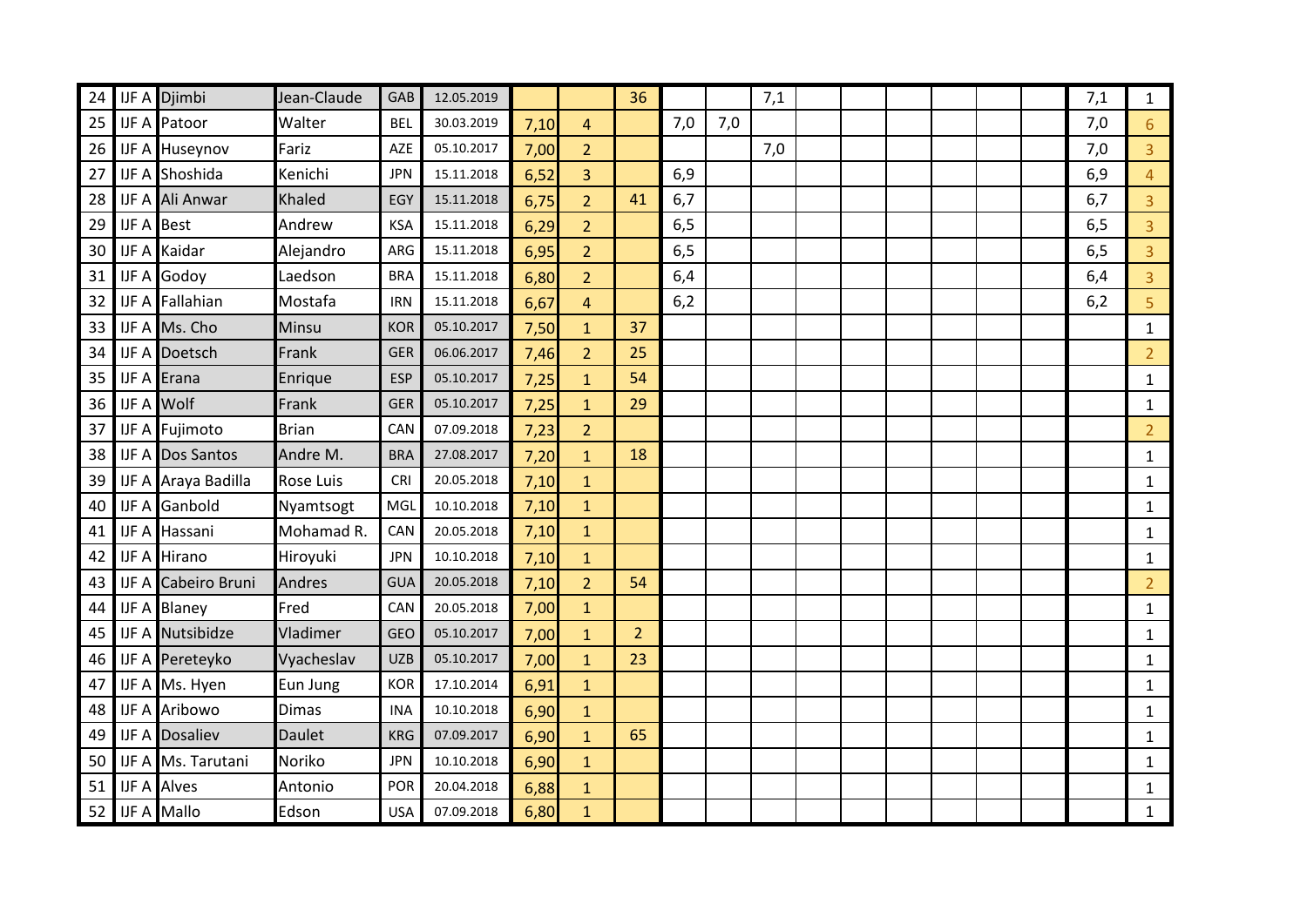| 53              | <b>IJF A Ms. Melendez</b>  | Victoria   | <b>ESP</b> | 06.06.2017 | 6,75 | 1              |    |  |  |  |  |  |                |
|-----------------|----------------------------|------------|------------|------------|------|----------------|----|--|--|--|--|--|----------------|
| 54              | IJF A Yilmaz               | Sevilcan   | <b>TUR</b> | 20.04.2018 | 6,75 | $\mathbf{1}$   |    |  |  |  |  |  |                |
| 55 <sub>1</sub> | <b>IJF A Ms. Johnson</b>   | Janet      | <b>USA</b> | 20.05.2018 | 6,75 | $\overline{2}$ |    |  |  |  |  |  | $\overline{2}$ |
| 56 l            | <b>IJF A Ms. Shinandra</b> | Yasmina    | <b>INA</b> | 10.10.2018 | 6,70 | $\mathbf{1}$   |    |  |  |  |  |  |                |
| 57              | <b>IJF A</b> Thanh         | Nguyen Tai | <b>VIE</b> | 16.06.2018 | 6,70 | $\mathbf{1}$   |    |  |  |  |  |  |                |
| 58 <sup>1</sup> | IJF A Ms. Kim              | Eun Hee    | <b>KOR</b> | 16.06.2018 | 6,61 | $\overline{4}$ |    |  |  |  |  |  | 4              |
|                 | 59 IJF A Ms. De Buy        | Angela     | <b>SUR</b> | 20.05.2018 | 6,60 | $\mathbf{1}$   |    |  |  |  |  |  |                |
| 60              | <b>IJF A Saito</b>         | Raimond    | <b>USA</b> | 27.08.2017 | 6,60 | $\mathbf{1}$   |    |  |  |  |  |  |                |
| 61              | IJF A Al-Marzoogi          | Adel       | QAT        | 05.05.2017 | 6,50 | $\mathbf{1}$   |    |  |  |  |  |  | 1              |
| 62              | <b>IJF A Rivers</b>        | Martin     | <b>GBR</b> | 06.06.2017 | 6,50 | $\mathbf{1}$   |    |  |  |  |  |  |                |
| 63              | <b>IJF A Shaherkani</b>    | Ali        | <b>KSA</b> | 05.05.2017 | 6,50 | $\mathbf{1}$   | 51 |  |  |  |  |  |                |
|                 | 64 JJF A Simczak           | Marek      | <b>CZE</b> | 20.04.2018 | 6,50 | $\mathbf{1}$   |    |  |  |  |  |  |                |
| 65              | <b>IJF A</b> Tulenov       | Kairat     | KAZ        | 07.09.2018 | 6,50 | $\mathbf{1}$   |    |  |  |  |  |  |                |
| 66 I            | <b>IJF A Al Mutairi</b>    | Fahed      | <b>KUW</b> | 05.10.2017 | 6,50 | $\overline{2}$ |    |  |  |  |  |  | $\overline{2}$ |
| 67              | IJF A Okada                | Yasuhiko   | <b>JPN</b> | 16.06.2018 | 6,50 | $\overline{2}$ | 38 |  |  |  |  |  | $\overline{2}$ |
| 68              | <b>IJF A Ms. Ferranti</b>  | Marilaine  | <b>BRA</b> | 27.08.2017 | 6,40 | $\mathbf{1}$   |    |  |  |  |  |  |                |
|                 | 69 IJF A Ms. Ho            | Pi-Yen     | <b>TPE</b> | 10.10.2018 | 6,25 | $\overline{2}$ |    |  |  |  |  |  | $\overline{2}$ |

|                 |               | 70 IJF B Magyar             | Sandor          | <b>SWE</b> | 30.03.2019 | 6,93 |                |  | 6,8 |  |  |  | 6,8 |  |
|-----------------|---------------|-----------------------------|-----------------|------------|------------|------|----------------|--|-----|--|--|--|-----|--|
| 71              | $I$ JF B Dink |                             | Efkan           | <b>GER</b> | 30.03.2019 |      |                |  | 6,8 |  |  |  | 6,8 |  |
| 72              |               | <b>IJF B</b> Ms. Schunke    | Karin           | <b>GER</b> | 30.03.2019 |      |                |  | 6,8 |  |  |  | 6,8 |  |
| 73 <sub>1</sub> |               | <b>IJF B</b> Ms. Harrison   | Lisa            | <b>GBR</b> | 20.04.2018 | 7,30 | 3              |  |     |  |  |  |     |  |
| 74              |               | <b>IJF B</b> Ms. Koster     | Jenny           | <b>NED</b> | 06.06.2017 | 6,50 | $\overline{2}$ |  |     |  |  |  |     |  |
| 75              |               | IJF B Mesquita              | Chuno           | <b>BRA</b> | 27.08.2017 | 6,20 |                |  |     |  |  |  |     |  |
| 76 I            |               | <b>IJF B</b> Ms. Berezina   | Natalya         | <b>UZB</b> | 20.05.2017 | 6,20 |                |  |     |  |  |  |     |  |
| 77 I            |               | <b>IJF B</b> Ms. Monteleone | Elisabeth       | ARG        | 27.08.2017 | 6,20 |                |  |     |  |  |  |     |  |
|                 |               | 78 IJF B Uzakbergenov       | <b>Bakhodir</b> | <b>UZB</b> | 20.05.2017 | 6,20 |                |  |     |  |  |  |     |  |